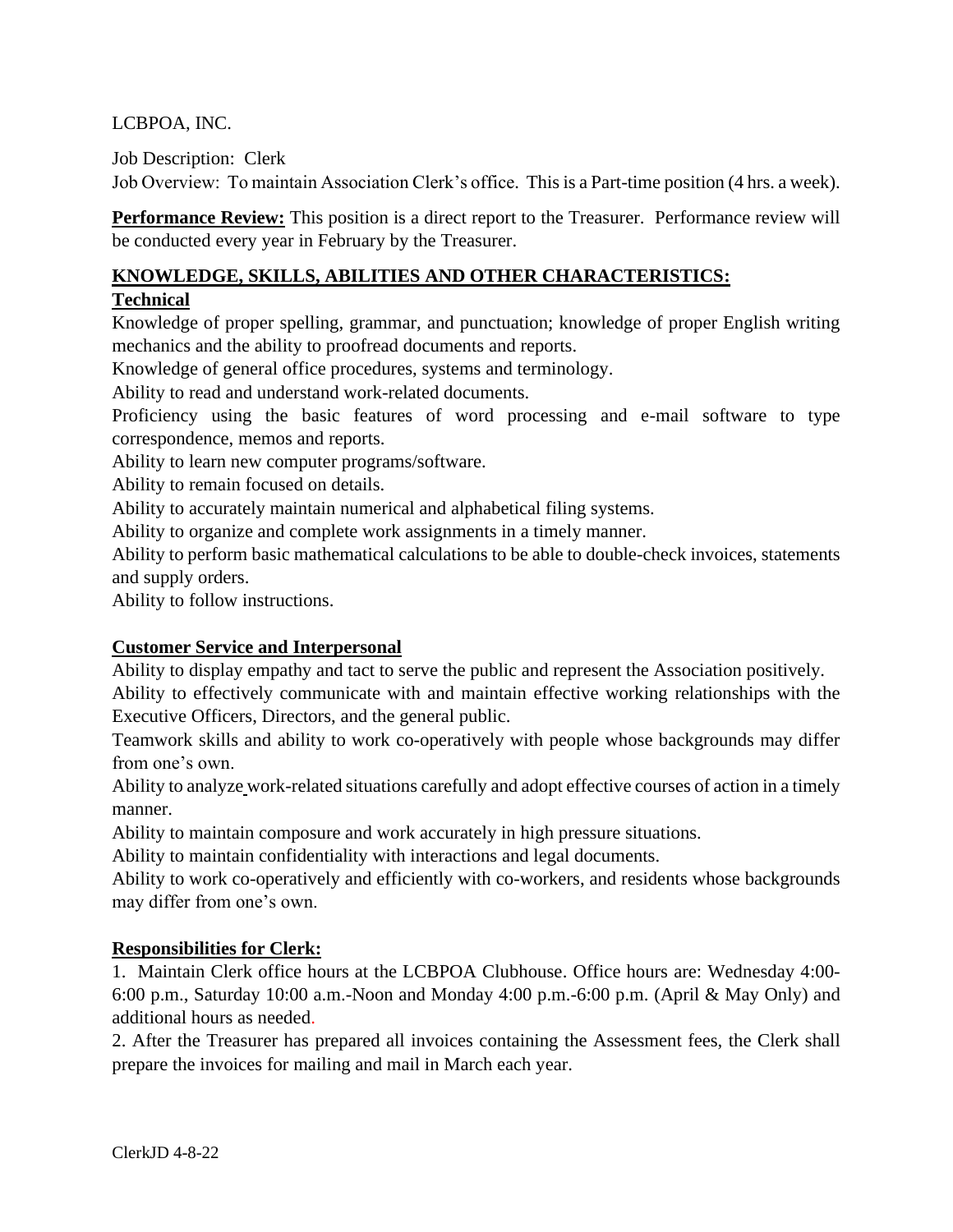Page 2

Clerk – Job Description

3. Bill and collect all Parking/Beach pass fees, pier fees, pier auction fees and other fees established by the Board of Directors. The Clerk will issue the Parking/Beach passes upon receipt of the fee. The Clerk shall prepare and mail passes upon request.

4. Record and receive monies due and payable to the Association for assessments, parking/beach fees, pier fees and pier auction fees. The Clerk shall produce and maintain receipt for every financial transaction performed on behalf of the Association. The Treasurer receives and receipts all monies for Clubhouse Rentals, donations, bar receipts and any monies received from Clubhouse events.

5. The Clerk is required to receipt all monies (see above) and provide the Treasurer and Secretary a report of all receipts. The Pier Committee receives a copy of all reports containing pier monies.

6. In Quick Books, maintain a current record of the Association members in a form that permits preparation of list of names and address of property owners/members by District. The Clerk shall record all telephone numbers and email addresses when provided by members. The Clerk shall record all pier

holders and pier waiting list applicants. The Clerk shall prepare, record and file with Walworth County all liens and lien releases. Any requests for District reports needs Board of Directors approval. The Clerk must be given 1 business week to produce the requested report and request needs to be in writing. The Clerk shall be allowed additional hours to produce the reports.

7. At Board and Bi-Annual meetings, the Clerk confirms that members in attendance are in good standing.

8. The Clerk keeps a log of all emails and voicemails received and the responses to each.

9. The Clerk, on a monthly basis, receives a report of all property transferred within the Association from Walworth County. The Clerk shall record these changes.

10. The Clerk shall record and file all Foreclosure or Bankruptcy files received.

11. After the Treasurer has prepared all invoices containing late fees the Clerk shall prepare them for mailing and mail.

12. The Clerk shall prepare a Clerk's Report to be presented by the Treasurer at all Board meetings.

13. The Clerk shall create a report containing all monies, received by the Clerk, all the Homeowners Request Reports and all reports requested to be presented at the monthly Board meetings.

Page 3